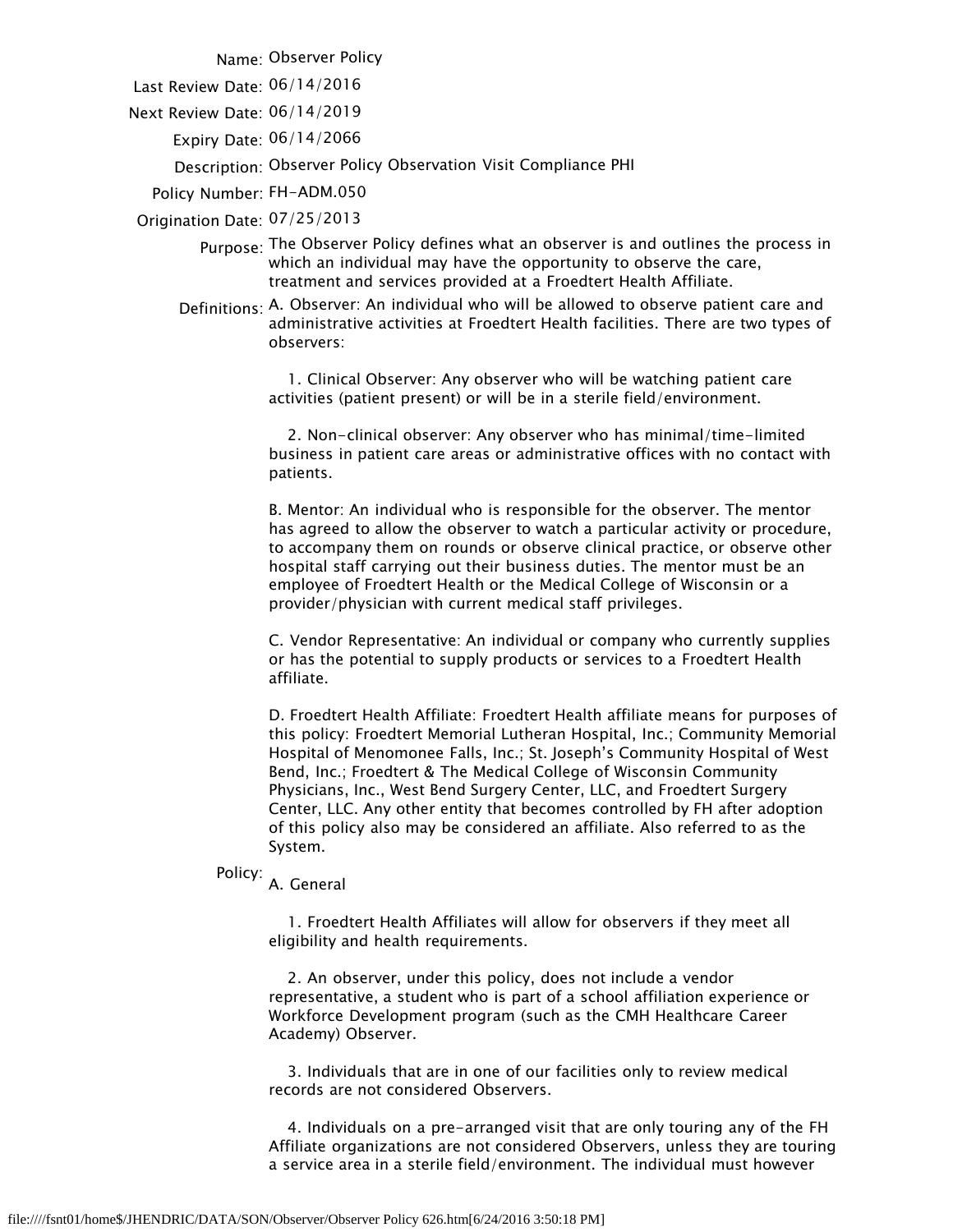verbally agree to the following:

 a. verbally agrees that any information or knowledge acquired or received during the course of the observation, including but not limited to patient care information and information contained in patient care records, shall be treated as confidential and shall not, unless required by law or otherwise specifically permitted by the Froedtert Health Affiliate, be disclosed or used during or after the visit at the Froedtert Health Affiliate without the prior written consent of the Froedtert Health Affiliate.

 b. must be free of known diseases that are communicable by air or contact when in Froedtert Health facilities.

 5. Eligibility: observers must be 16 years old to participate in an observer experience. A parent/guardian signature is required for observers under 18 years of age. The Froedtert Hospital Operating Room does not allow observers under the age of 18 years old.

B. Observer Responsibilities

1. The observer:

 a. may not have any physical contact with a patient, conduct a physical exam, take a history or handle patient equipment.

 b. is not to consult, make recommendations or decisions regarding patient care.

 c. is not to document in the hospital medical record or research record.

 d. may not remove, copy or take information with patient identifiers from the facility (including notes that include patient name, MRN, DOS, etc.).

 e. verbally agrees that any information or knowledge acquired or received during the course of the observation, including but not limited to patient care information and information contained in patient care records, shall be treated as confidential and shall not, unless required by law or otherwise specifically permitted by the Froedtert Health Affiliate, be disclosed or used during or after the Observer's observation at the Froedtert Health Affiliate without the prior written consent of the Froedtert Health Affiliate.

 f. must be free of known diseases that are communicable by air or contact when in Froedtert Health facilities.

C. Mentor Responsibilities

1. The mentor will:

 a. make certain that there is no physical contact between the patient and the observer.

 b. educate all observers that they should not visit the hospital if they are ill or have a known disease that is communicable by air or contact (i.e., upper respiratory, gastrointestinal illness, etc.).

 c. sign and send the observer form to the appropriate designee, when applicable.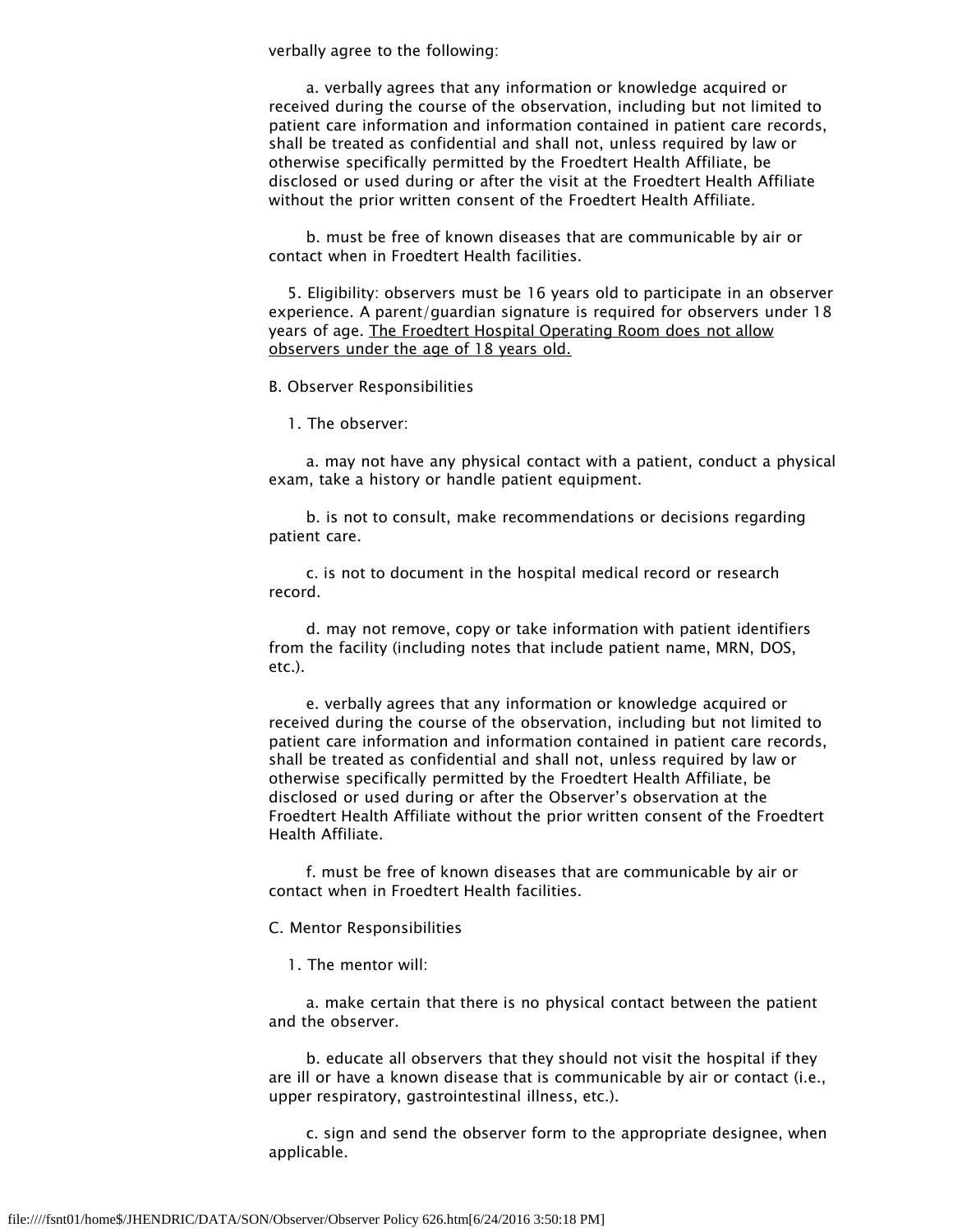d. Inform the observer that any information or knowledge acquired or received during the course of the observation, including but not limited to patient care information and information contained in patient care records, shall be treated as confidential and shall not, unless required by law or otherwise specifically permitted by the Froedtert Health Affiliate, be disclosed or used during or after the Observer's observation at the Froedtert Health Affiliate without the prior written consent of the Froedtert Health Affiliate.

 e. inform each patient or the legally authorized representative of the patient that the clinical observer is not a part of the regular healthcare team and is purely here as an observer.

f. Accompany the observer at all times.

D. Required Documentation and Health Requirements

 1. All observers (clinical and non-clinical) must sign a Froedtert Health Observer Form and the Observer/Mentor Agreement. (Appendix A) .

 2. All observers less than 18 years of age must have a parent/guardian sign the Observer Form and Observer Agreement Consent.

 3. All clinical observers must document the date of a negative TB skin test, negative Quantiferon Gold blood test or negative chest x-ray.(obtained within12 months prior to the observation). All clinical observers will document the date of MMR vaccine or positive

Rubella titer.

E. Documentation Retention:

 1. Froedtert Hospital requires the sponsoring department to keep the Observer Form and Observer/Mentor agreement (Appendix A).

 2. Community Memorial Hospital and St. Joseph's Hospital Organizational Development or Education Services Departments will retain documentation.

 3. FH Community Clinics the Infection Prevention and Safety Coordinator will retain documentation.

 4. All documents are to be made available to the Froedtert Health Compliance Office, upon request.

5. Observer Agreements should be retained for a period of six years.

F. Observer Process Flow –The workflow differs between entities.

 1. At Froedtert Hospital Educational Services, Department Educators and Leaders play a role in the observer requests, scheduling and documentation process (See Appendix B) and;

 2. at the FH Community Clinics the Safety and Infection Control Officer takes the lead and;

 3. at CMH and SJH, the Organizational Development or Education Services Departments will intake, coordinate and retain all documentation.

4. Please contact the appropriate party at each site.